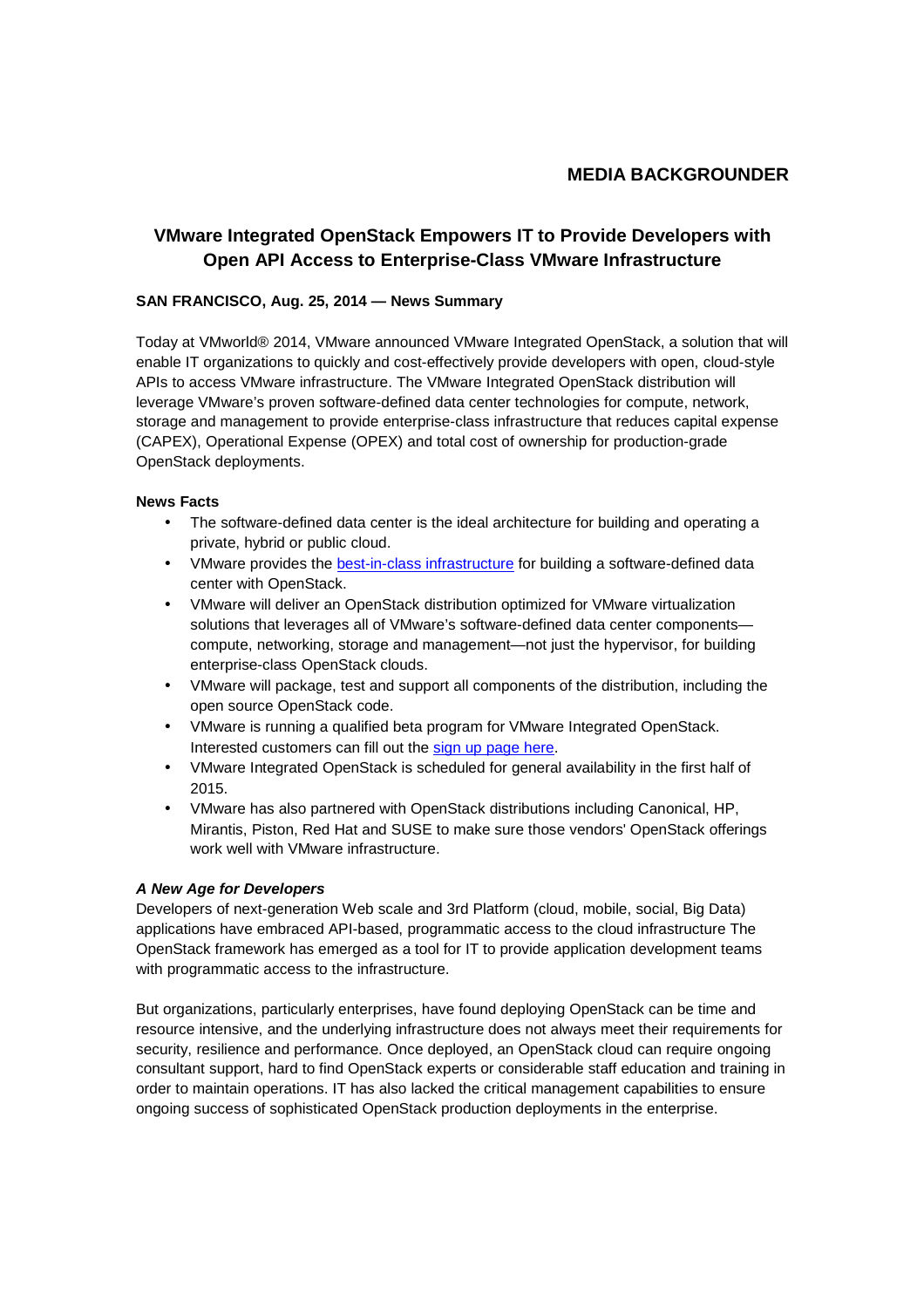## **VMware Infrastructure – The Best Foundation for OpenStack Clouds**

VMware provides a proven portfolio of best-in-class components, including technologies such as VMware vSphere®, and innovations such as VMware NSX™ and VMware Virtual SAN™, for building OpenStack clouds. These solutions are backed by a dedicated software development team at VMware focused on OpenStack.

With VMware Integrated OpenStack, VMware will be able to meet the requirements of both IT departments and developers. For developers, the solution provides self-service API access to enterprise-class VMware infrastructure, enabling them to deliver applications faster and more efficiently without worrying about the details of the underlying infrastructure.

For IT, VMware Integrated OpenStack will deliver demonstrable operational cost savings and faster time-to-value. IT can be up and running with an OpenStack cloud in minutes, and the solution provides full integration with VMware administration and management tools, allowing customers to leverage existing VMware expertise to manage and troubleshoot an OpenStack cloud. Additionally, an OpenStack on VMware cloud will help customers repatriate workloads that have been moved to the public cloud by creating a more developer-friendly, yet highly secure and reliable private cloud environment.

## **VMware's Open Community Involvement**

Through the company's recent efforts, and previously through the work of Nicira Networks, VMware has been a consistent and major contributor to the OpenStack community since the early days of the project in 2011. The company's contributions have grown with each release, both improving the overall OpenStack codebase and improving the individual VMware integrations across compute, network, storage, and management. VMware has a group of more than 30 dedicated developers contributing to and improving OpenStack. In the most recent Icehouse release of OpenStack, VMware was the #4 contributor to integrated (core) OpenStack projects (the set of widely used and officially recognized projects, including Nova, Neutron, Cinder, Glance, Keystone, Swift, Horizon, etc.).

## **Supporting Quotes**

- "The software-defined data center provides an open approach for creating an agile, scalable data center to support both traditional and modern  $3<sup>rd</sup>$  Platform applications. With the VMware Integrated OpenStack distribution, VMware will provide further choice in how customers can implement a software-defined data center. Regardless of the path a customer wants to take to build a software-defined data center, VMware infrastructure provides the proven foundation for developer-friendly, enterprise-class clouds." – John Gilmartin, vice president and general manager, SDDC Suite Business Unit, VMware
- "Canonical and VMware have a successful track record of collaborating on OpenStack. We have worked closely to make mutual customers successful on Ubuntu, the most popular operating system for running OpenStack, OpenStack and VMware products such as VMware vSphere and VMware NSX. Canonical and VMware are focused on driving enterprise adoption of OpenStack as organizations seek to implement developer-friendly OpenStack APIs and tools in their software-defined data center. VMware's continued focus on OpenStack and its collaboration with Canonical show our mutual commitment to offering solutions and services to the growing base of OpenStack users." – John Zannos, VP Cloud Alliances, Canonical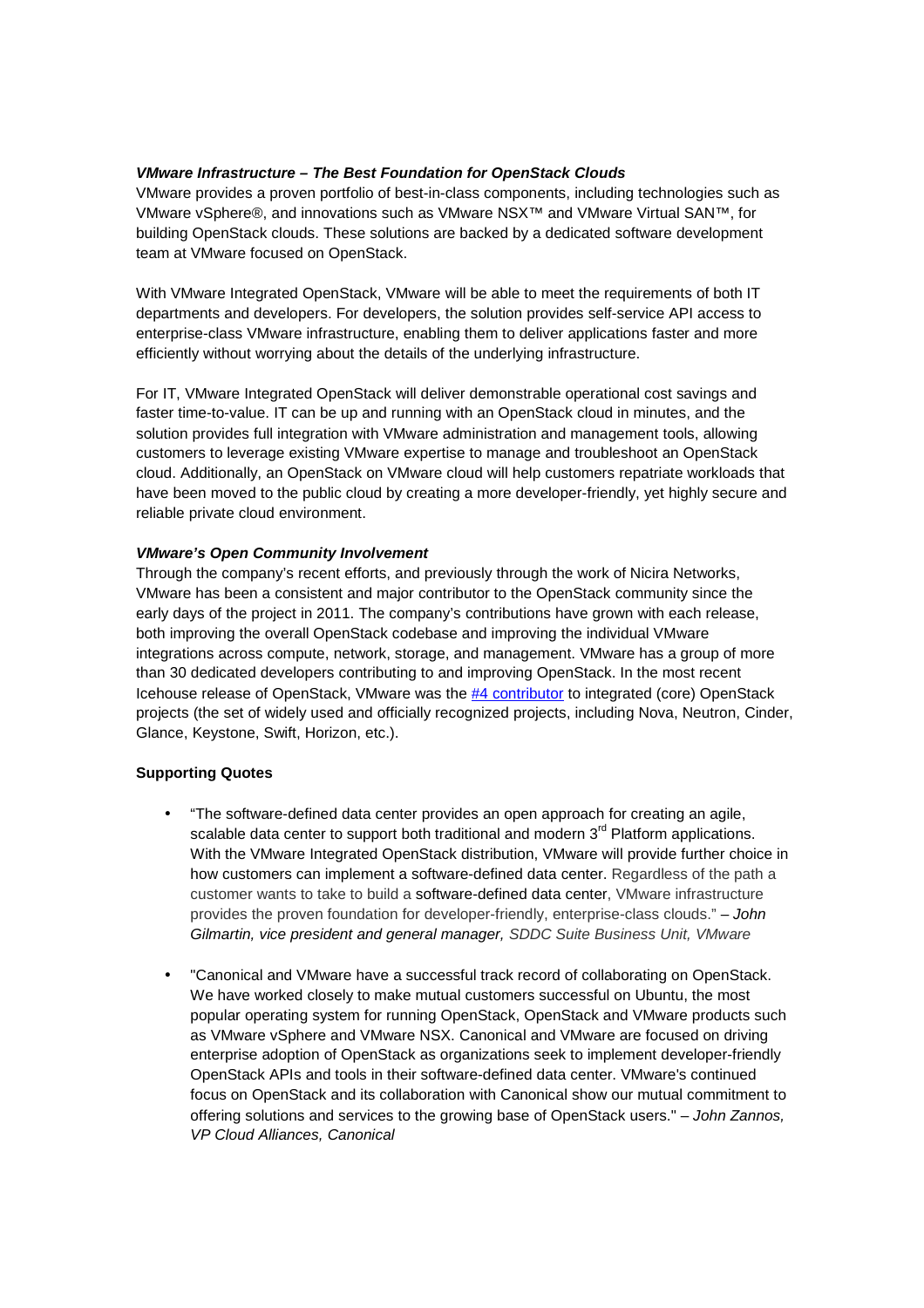- "Creation of an on-site private cloud for agile software development and IT operations, or DevOps, is one of the primary enterprise use cases for OpenStack. To date, OpenStack implementations still require a great deal of technical expertise to deploy. By using a distribution such as VMware Integrated OpenStack rather than the DIY approach, a customer can have higher confidence that all the components will work together and will get the support they require when needed." - Jay Lyman, Senior Analyst, Development, DevOps & Middleware, 451 Research
- "The OpenStack Foundation is focused on coordinating the efforts of our community of developers and companies and users all around the world who are driving innovation in the cloud. VMware has been an innovator in virtualization and the next wave of cloud computing for well over a decade, and their established customer base will help make OpenStack even more accessible to the enterprise. They've been involved in OpenStack for several years, investing significantly through sponsorship of the Foundation, code contributions, and community involvement. When you see the resources they're putting into OpenStack, it demonstrates a commitment to helping customers succeed with OpenStack." – Jonathan Bryce, Executive Director, OpenStack Foundation

#### **Additional Resources**

- VMware OpenStack product page
- Subscribe to VMware's OpenStack Blog and Company blogs

#### **About VMware**

VMware is the leader in virtualization and cloud infrastructure solutions that enable businesses to thrive in the Cloud Era. Customers rely on VMware to help them transform the way they build, deliver and consume Information Technology resources in a manner that is evolutionary and based on their specific needs. With 2013 revenues of \$5.21 billion, VMware has more than 500,000 customers and 75,000 partners. The company is headquartered in Silicon Valley with offices throughout the world and can be found online at www.vmware.com.

VMware, VMworld, VMware Virtual SAN, NSX, vSphere, and vMotion are trademarks or registered trademarks of VMware, Inc. in the United States and other jurisdictions. The use of the word "partner" or "partnership" does not imply a legal partnership relationship between VMware and any other company.

#### # # #

#### **Forward-Looking Statements**

This press release contains forward-looking statements including, among other things, statements regarding new VMware products and services, including VMware Integrated OpenStack, expected features, potential benefits to IT departments, developers, and customers, and its expected availability. These forward-looking statements are subject to the safe harbor provisions created by the Private Securities Litigation Reform Act of 1995. Actual results could differ materially from those projected in the forward-looking statements as a result of certain risk factors, including but not limited to (i) adverse changes in general economic or market conditions; (ii) delays or reductions in information technology spending; (iii) competitive factors, including but not limited to pricing pressures, industry consolidation, entry of new competitors into the cloud computing and networking markets, and new product and marketing initiatives by our competitors; (iv) our customers' ability to develop, and to transition to, new products and computing strategies such as cloud computing, network virtualization, and software defined data center; (v) the uncertainty of customer acceptance of emerging technology; (vi) rapid technological and market changes in virtualization software, cloud computing and networking; (vii) changes to product development timelines; (viii) VMware's ability to protect its proprietary technology; (ix) VMware's ability to attract and retain highly qualified employees, and (ix) global economic conditions. These forward looking statements are based on current expectations and are subject to uncertainties and changes in condition, significance, value and effect as well as other risks detailed in documents filed with the Securities and Exchange Commission, including VMware's most recent reports on Form 10-K and Form 10-Q and current reports on Form 8-K that VMware may file from time to time, which could cause actual results to vary from expectations. VMware assumes no obligation to, and does not currently intend to, update any such forward-looking statements after the date of this press release.